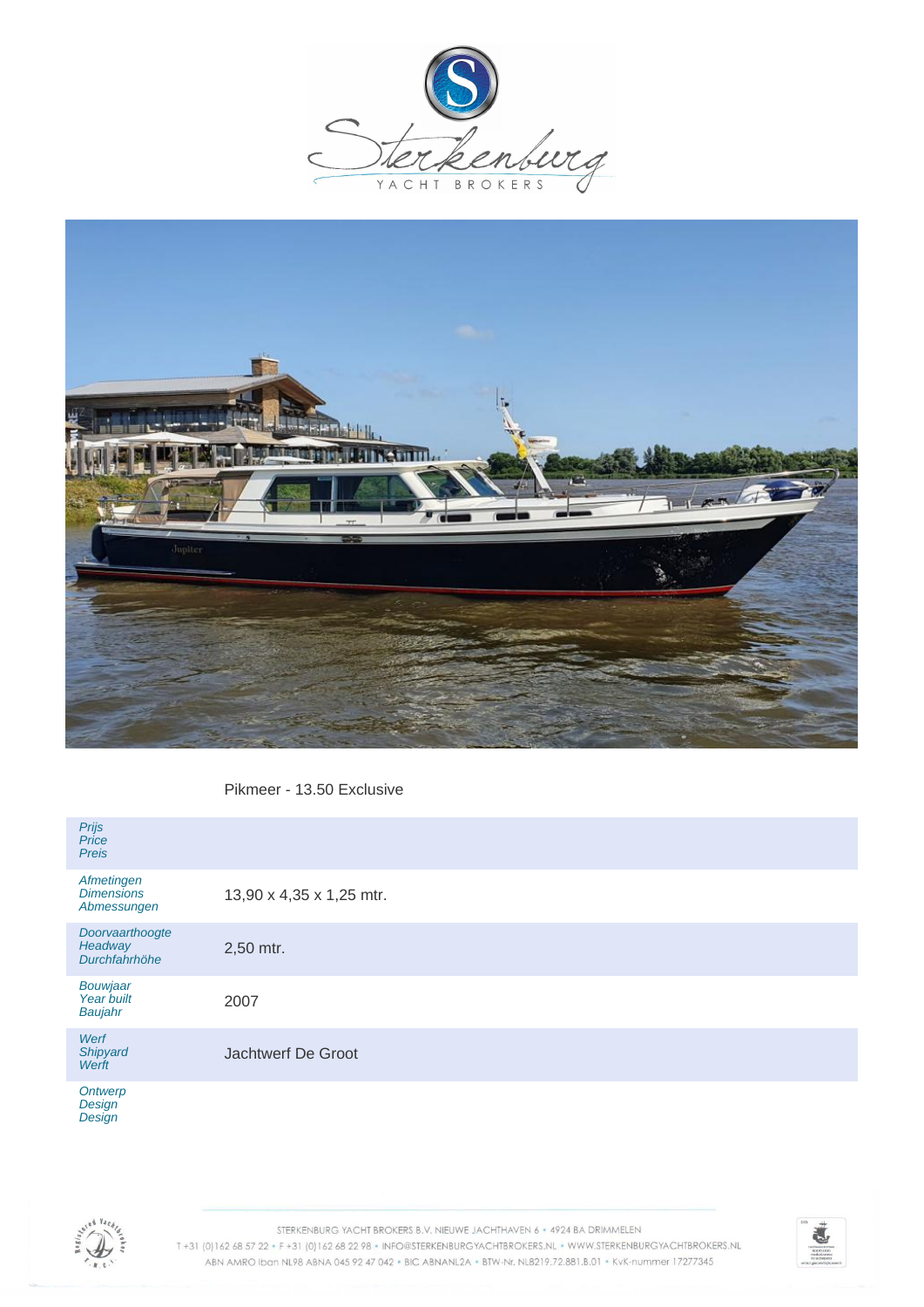

| Ligplaats<br>Location<br>Liegeplatz                                    | <b>Drimmelen</b>          | <b>Douches</b><br><b>Shower</b><br><b>Duschen</b>                               | Ja                   |
|------------------------------------------------------------------------|---------------------------|---------------------------------------------------------------------------------|----------------------|
| CE-status<br>CE-category<br>CE-category                                | $\mathsf{C}$              | <b>Verwarming</b><br><b>Heating</b><br>Heizung                                  | Eberspächer (D5L).   |
| <b>Materiaal romp</b><br><b>Hull material</b><br><b>Rumpf material</b> | <b>Staal</b>              | Airco<br>Airco<br>Klimaanlage                                                   | Ja                   |
| Materiaal opbouw<br>Superstructure material<br>Afbauten material       | Staal                     | <b>Fornuis</b><br><b>Stove</b><br><b>Herd</b>                                   | Ja                   |
| <b>Materiaal dek</b><br>Deck material<br><b>Dek material</b>           | Staal/Teak                | <b>Koelkast</b><br>Refrigerator<br>Kühlschrank                                  | $\overline{2}$       |
| Rompvorm<br>Hull shape<br><b>Rumpfform</b>                             | Knikspant                 | <b>Diepvries</b><br>Freezer<br><b>Tiefkühlschrank</b>                           |                      |
| Waterverplaatsing<br><b>Displacement</b><br>Verdrängung                | Ca. 15 ton                | Afwasmachine<br><b>Dishwasher</b><br>Spülmachine                                |                      |
| <b>Motorisering</b><br>Engine(s)<br>Motor(en)                          | 1 x Vetus Deutz à 170 pk. | <b>Wasmachine/Droger</b><br>Washing-machine<br>Waschmachine                     | Ja                   |
| <b>Draaiuren</b><br><b>Engine hours</b><br><b>Betriebstunden</b>       | 1.342                     | <b>Televisie</b><br><b>Television</b><br>Fernsehgerät                           | Ja                   |
| <b>Snelheid</b><br><b>Speed</b><br>Geschwindigkeit                     |                           | <b>Stereo</b><br><b>Stereo</b><br>Stereoanlage                                  | Ja                   |
| <b>Boegschroef</b><br><b>Bow thruster</b><br><b>Bugschraube</b>        | Hydraulisch 160 Kgf.      | Elektrische installatie<br><b>Electrical installation</b><br>Elekr.installation | 12/230 volt          |
| <b>Hekschroef</b><br><b>Stern thruster</b><br>Heckschraube             | Hydraulisch 160 Kgf.      | Accu's<br><b>Batteries</b><br><b>Batterien</b>                                  | Ja                   |
| Ankerlier<br><b>Anchor winch</b><br><b>Ankerspil</b>                   | Elektrisch                | Generator<br>Generator<br>Stromaggregat                                         | Fisher Panda (6000i) |
| <b>Stabilisatoren</b><br><b>Stabilizers</b><br><b>Stabilisatoren</b>   |                           | Acculader<br><b>Battery charger</b><br>Batterie ladegerät                       | Victron 120 Ah       |
| <i><b>Interieur</b></i><br><b>Interior</b><br><i><b>Interieur</b></i>  | <b>Teak</b>               | Omvormer<br>Converter<br>Stromumwandler                                         | Victron 2500         |
| <b>Aantal hutten</b><br>Cabins<br><b>Kabinen</b>                       | $\overline{2}$            | <b>Brandstoftank</b><br><b>Fuel tank</b><br><b>Treibstoftanks</b>               | 900 ltr. (2 x 450)   |
| Aantal slaapplaatsen<br><b>Berths</b><br><b>Betten</b>                 | $6(4+2)$                  | <b>Watertank</b><br>Fresh water tank<br><b>Frischwassertanks</b>                | 900 ltr. (2 x 450)   |
| <b>Toiletten</b><br><b>Toilet</b><br>Wc                                | Ja                        | <b>Vuilwatertank</b><br><b>Holding tank</b><br>Fäkalientank                     | 750 Ltr.             |



STERKENBURG YACHT BROKERS B.V. NIEUWE JACHTHAVEN 6 · 4924 BA DRIMMELEN

T+31 (0)162 68 57 22 · F+31 (0)162 68 22 98 · INFO@STERKENBURGYACHTBROKERS.NL · WWW.STERKENBURGYACHTBROKERS.NL ABN AMRO Iban NL98 ABNA 045 92 47 042 . BIC ABNANL2A . BTW-Nr. NL8219.72.881.B.01 . KvK-nummer 17277345